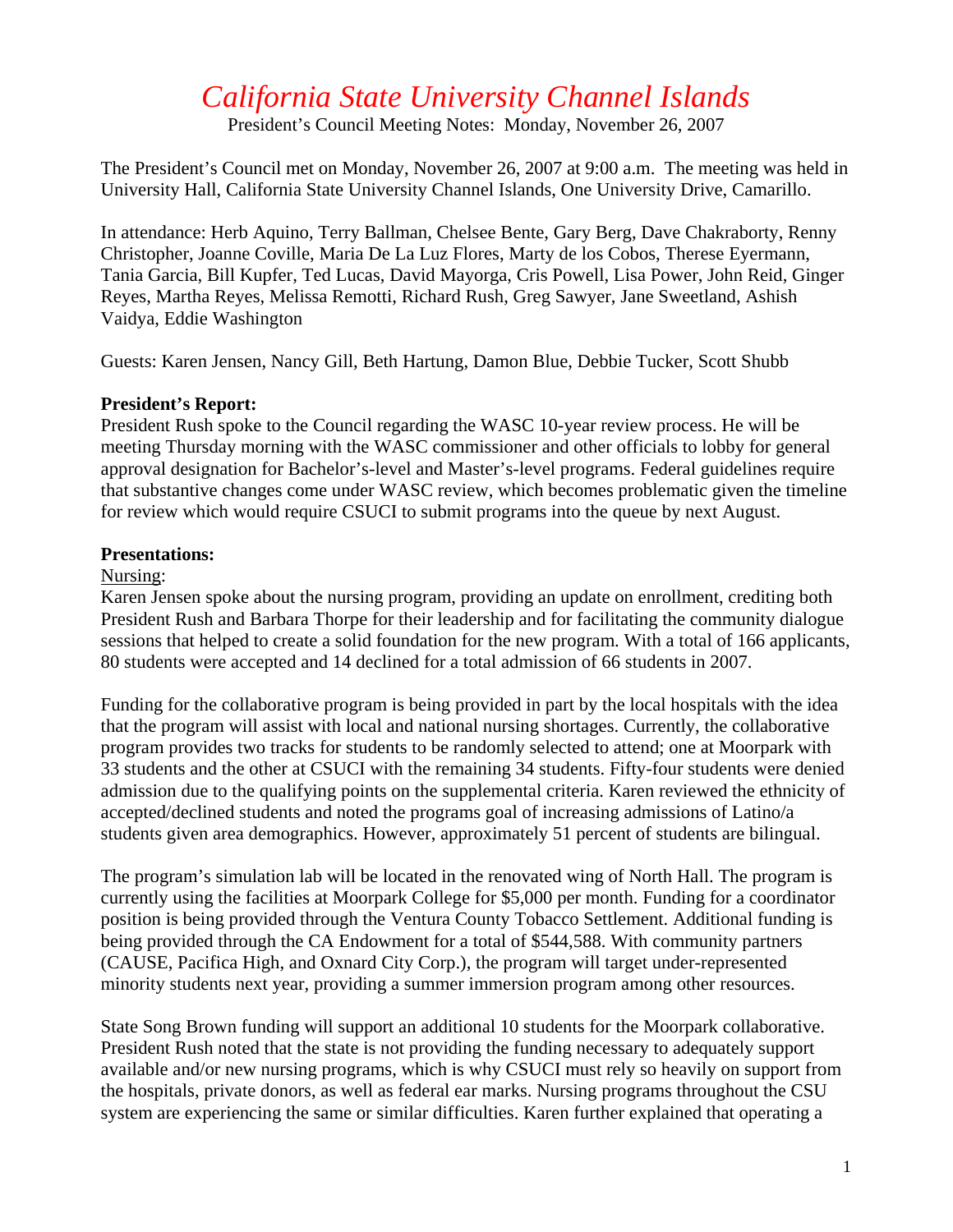nursing program is expensive due to clinical components, which is why we are only able to provide small lab sessions and larger lectures.

There are currently nine faculty tenure-track positions posted.

# Center for International Affairs:

Beth Hartung provided an update about the Center's growth and activities on behalf of Antonio Jimenez-Jimenez, who is currently out of the country. The Center is located in Sage Hall, room 2119 and may be reached at the following new email address: [international@csuci.edu.](mailto:international@csuci.edu)

Beth reviewed the Center's mission and how it supports the University's mission. Currently, CSUCI has 25 students studying abroad in Italy, France, Japan, Chile, and Australia. There are IP sites in 19 countries and eight majors. With an attrition rate of six in its first year to 25 in its second year, the program is continuing to grow with upcoming opportunities for the following majors to study abroad in Mexico (ESRM/English), Mexico (Math), Finland (Education/Communication), Chile/Argentina (Business).

Some of the Center's other functions include reviewing and approving all curriculum for 392 courses; internationalizing the faculty; and coordinating visiting faculty exchanges. Additionally, Mayumi Kowta was recently hired as the Center's new Associate Director. A survey was administered to assess faculty international experiences and languages.

The first cohort of international graduate students was welcomed to CSUCI in 2007, with the first cohort of international undergrads arriving in 2008. Other upcoming activities include the development university exchanges and a new student club that pairs international students with local students. Future activities will include assessing the internationalization portions of the mission. The Center will also work to secure additional opportunities for funding students and faculty to become global citizens, looking specifically at IRA funding.

Ted Lucas reiterated the importance of all four Mission-based Centers, which will be located in one central place on campus. Nancy Gill asked for the current names of the centers, which are: The Center for International Affairs, Center for Community Engagement, Center for Integrative Studies, and the Center for Multicultural Learning and Engagement.

President Rush reinforced the importance of the Center for International Affairs and their mission to better prepare our students to compete with students from other countries in a  $21<sup>st</sup>$  century world.

The deadline for students to apply to CIA programs is February 1. Volunteer opportunities are available if the campus community would like to participate.

## **Recommendations:**

- a. Policy on Posting of Signage and Materials on External Spaces within the Campus Community: Nancy Gill presented this modified policy for its second reading. Tania Garcia asked if there was one centralized area to forward requests for posting and Nancy responded that each VP is responsible for their respective areas/campus locations. It was motioned for approval; seconded by Greg Sawyer. Policy passed unanimously.
- b. Policy on Financial Aid Satisfactory Academic Progress: Jane Sweetland presented this policy for its second review on Tracie Matthews, noting only minor grammatical changes had been made. A motion was made to approve; Seconded by Nancy Gill. The policy passed unanimously.